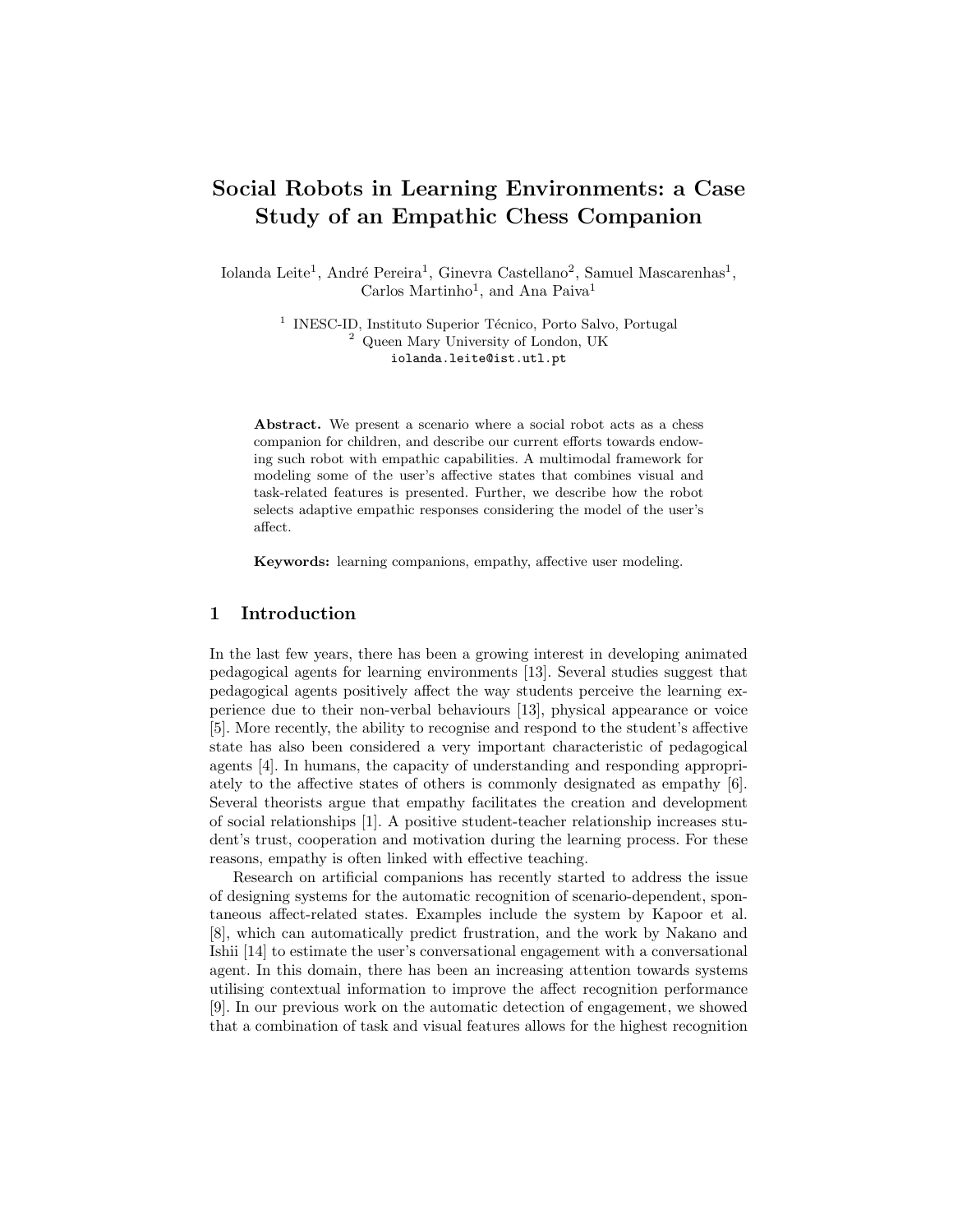rate to be achieved [3]. While many efforts are being made to detect user's affective and motivational states, another branch of research addresses the challenge of how affect-aware agents should react to those states, and in which ways empathic responses improve the interaction. For example, Robison et al. studied the impact of affective feedback on students interacting with a virtual agent in a narrative-centered learning environment [16]. In another study, Saerbeck and colleagues [17] investigated the effects of a robot's social supportive behaviour on student's learning performance and motivation.

In this paper, we summarise our efforts on the development of a social robot with empathic capabilities that acts as a chess companion for children. By endowing the robot with empathic capabilities, we expect to improve the relationship established between children and the robot, which can ultimately lead them to improve their chess abilities. Thus, to behave empathically, our robot needs to (1) model the child's affective states and (2) adapt its affective and prosocial behaviour in response to the affective states of the child. In the remaining of the paper, we present our approach for modelling empathy in a robotic learning companion.

# 2 Towards an Empathic Chess Companion

Our application scenario consists of an iCat robot that plays chess with children using an electronic chessboard (see Fig. 1). The iCat provides feedback on the children's moves by employing facial expressions determined by the robot's affective state. Chess can be considered an educational game, as it helps children develop their memory and problem solving skills [7]. A previous study using this scenario showed that the affective behaviour expressed by the iCat increased user's perception of the game [10]. However, in another study, after several interactions children started realising that the robot's behaviour did not take into account their own affective state [11]. The results of this study suggested that social presence decreased over time, especially in terms of perceived affective and behavioural interdependence. These dimensions refer to the extent to which users believe that the behaviour and affective state of the robot is influenced by their own behaviour and affective state. As described earlier, empathy requires the ability of understanding the user's affective state and responding accordingly. Thus, in the remaining of this section, we describe our current research in these two distinct processes of empathy.



Fig. 1: Child playing with the iCat.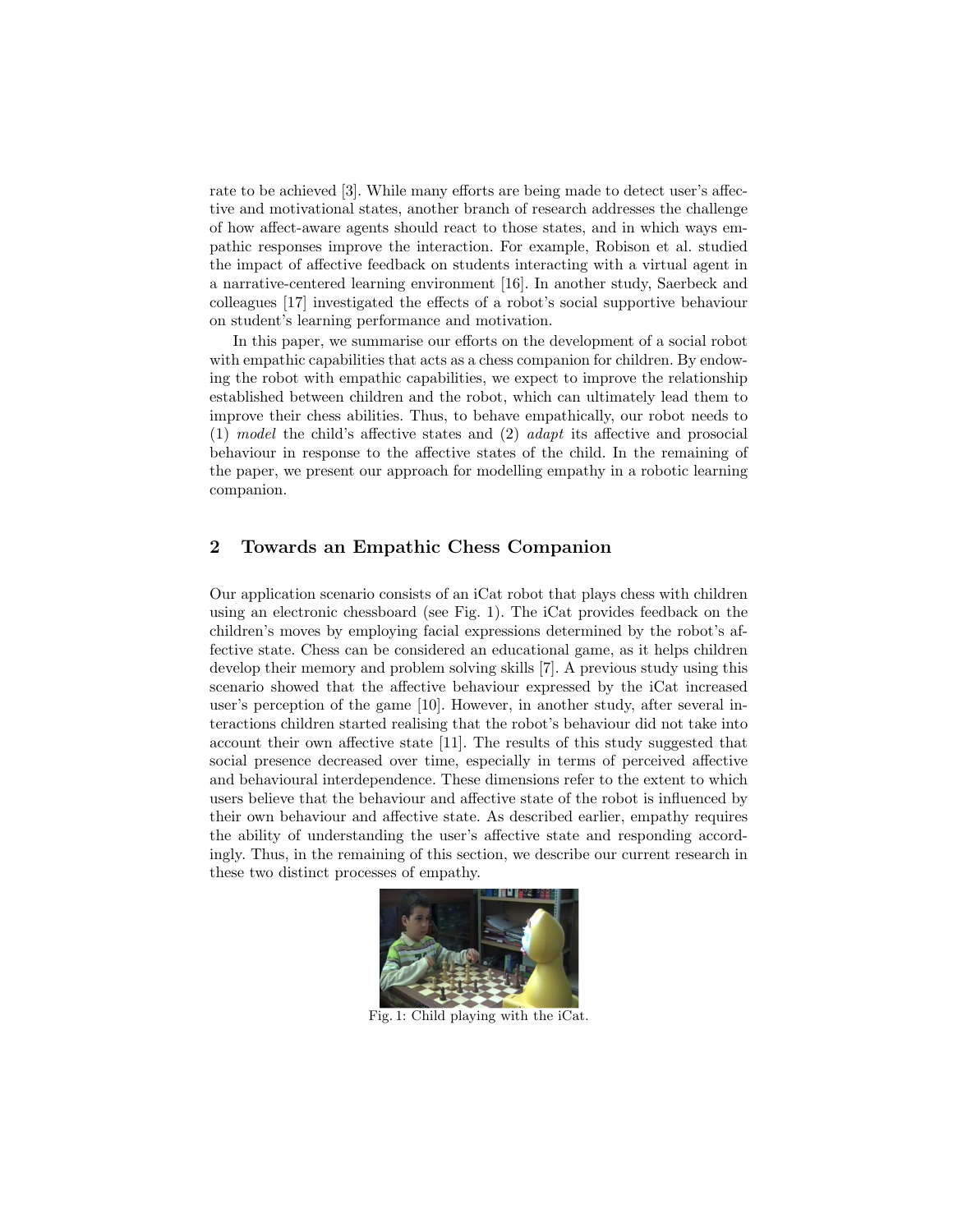#### 2.1 Modelling the User's Affective State

Off-line analysis of videos recorded during several interactions between children and the iCat showed that children display prototypical emotional expressions only occasionally. Therefore, we aim to endow the robot with the ability to infer scenario-dependent user affective states, and specifically affective states related to the game and the social interaction with the robot: valence of feeling (positive or negative) and engagement with the robot. The valence of the feeling provides information about the overall feeling that the user is experiencing throughout the game, whereas engagement is "the value that a participant in an interaction attributes to the goal of being together with the other participant(s) and continuing the interaction", as defined by Poggi [15]. In our previous work, we showed the key role of a subset of user's non-verbal behaviours and contextual features in the discrimination of affective states [2, 3].

# 2.2 Adaptive Empathic Responses

After modelling the affective state of the user, the robot should be able to select the empathic responses that are most effective to keep the user in a positive affective state. Several empathic and pro-social strategies existing in the literature are being considered, such as facial expressions, verbal comments to encourage the player and game-related actions (e.g., allow the user to take back a bad move). Some of these strategies were proven to be successful in a previous study that investigated the influence of empathic behaviours on people's perceptions of a social robot [12].

But how should the robot decide, among the set of possible empathic strategies, which one is more appropriate at a certain moment? We are currently implementing an adaptive approach, where the robot learns the best strategies for a particular user by estimating the success of an empathic strategy measuring the user's affective state right after such strategy is displayed by the iCat. For example, consider a situation where the user is experiencing a negative feeling for loosing an importance piece in the game and the iCat responds with an encouraging verbal comment. If the user's valence changes from negative to positive, then utterances containing encouraging behaviours will become part of the user's preferences in that particular situation. As the same users are expected to interact with the robot for several games, the preferences for a particular user are updated even over different interaction sessions.

## 3 Discussion

In this paper, we described our work towards endowing the robot with empathic capabilities. A multimodal system for predicting and modeling some of the children's affective states in real time is currently being trained using a corpus with videos previously collected in another experiments using this scenario. With this model of the user, we intend to personalise the learning environment by adapting the robot's empathic responses to the particular needs of the child who is interacting with the robot.